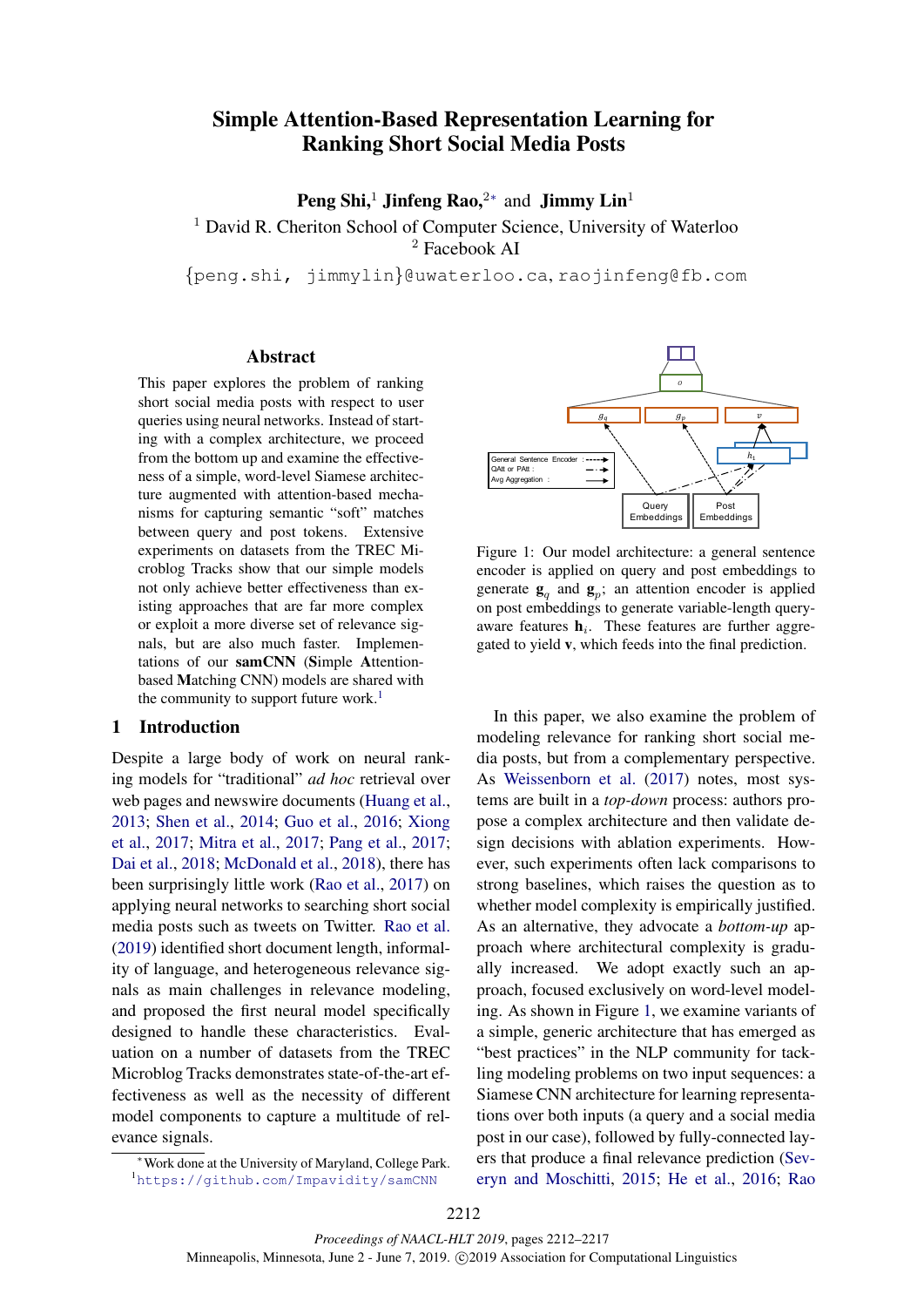

Figure 2: The Query-Aware Attention (QAtt) architecture on the left and the Position-Aware Attention (PAtt) architecture on the right. In both, we construct F convolutional kernels for *each* query token (here, one kernel for the query token 'Evernote' is visualized). In QAtt, the query token embedding is directly "injected" into the kernel via element-wise product (blue dotted arrows). In PAtt, cosine similarity between the query token and tokens in the post within the convolution window are used as attention weights in the kernel.

et al., 2016), which we refer to as a General Sentence Encoder in Section 2.1. Further adopting best practices, we incorporate query-aware convolutions with an average aggregation layer in the representation learning process.

Recently, a number of researchers (Conneau et al., 2017; Mohammed et al., 2018) have started to reexamine simple baselines and found them to be highly competitive with the state of the art, especially with proper tuning. For example, the InferSent approach (Conneau et al., 2017) uses a simple BiLSTM with max pooling that achieves quite impressive accuracy on several classification benchmarks. Our contribution is along similar lines, where we explore simple yet highly effective models for ranking social media posts, to gain insights into query–post relevance matching using standard neural architectures. Experiments with TREC Microblog datasets show that our best model not only achieves better effectiveness than existing approaches that leverage more signals, but also demonstrates  $4 \times$  speedup in model training and inference compared to a recently-proposed neural model.

## 2 Model

Our model comprises a representation learning layer with convolutional encoders and another simple aggregation layer. These architectural components are described in detail below.

## 2.1 Representation Learning Layer

General Sentence Encoder: The general sentence encoder uses a standard convolutional layer

with randomly initialized kernels to learn semantic representations for text. More formally, given query  $q$  and post  $p$  as sentence inputs, we first convert them to embedding matrices Q and P through an embedding lookup layer, where  $\mathbf{Q} \in \mathbb{R}^{n \times d}$  and  $\mathbf{P} \in \mathbb{R}^{m \times d}$ , *d* is the dimension of embeddings, and n and m are the number of tokens in  $q$  and p, respectively. Then we apply a standard convolution operation with kernel window size k over the embedding matrix Q and P. The convolution operation is parameterized by a weight term  $\mathbf{W} \in \mathbb{R}^{F \times k \times d}$  and a bias term  $b_w \in \mathbb{R}^F$ , where F is the number of convolutional kernels. This generates semantic representation  $\mathbf{O}_q \in \mathbb{R}^{n \times F}$  and  $\mathbf{O}_p \in \mathbb{R}^{m \times F}$ , on which max pooling and an MLP are applied to obtain query representation  $\mathbf{g}_q \in \mathbb{R}^d$ and post representation  $\mathbf{g}_p \in \mathbb{R}^d$ .

The weakness of the kernels in the general sentence encoder is that they do not incorporate knowledge from the query when attempting to capture feature patterns from the post. Inspired by attention mechanisms (Bahdanau et al., 2014), we propose two novel approaches to incorporate query information when encoding the post representation, which we introduce below.

Query-Aware Attention Encoder (QAtt): In QAtt (Figure 2, left), for each query token, we construct a token-specific convolutional kernel to "inject" the query information. Unlike methods that apply attention mechanisms after the sentence representations are generated (Bahdanau et al., 2014; Seo et al., 2016), our approach aims to model the representation learning process jointly with an attention mechanism.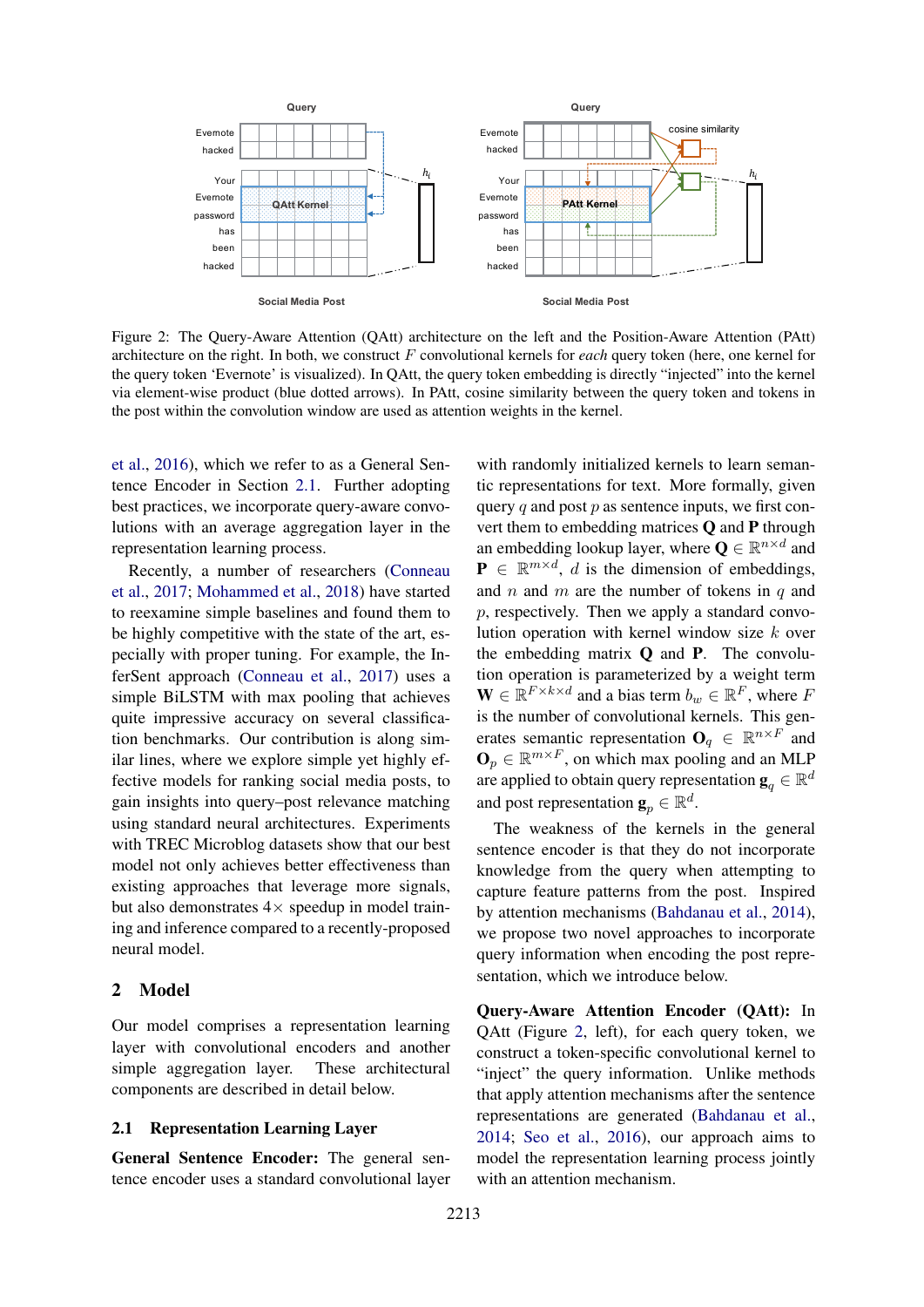Formally, for each query token  $t_q$ , the QAtt kernel  $\mathbf{W}_{\mathrm{QAtt}}^{t_q}$  is composed as follows:

$$
\mathbf{W}_{\mathrm{QAtt}}^{t_q} = \mathbf{U} \otimes \mathbf{Q}_{t_q} \tag{1}
$$

where  $\mathbf{U} \in \mathbb{R}^{F \times k \times d}$  represents trainable parameters,  $\mathbf{Q}_{t_q}$  is the embedding of token  $t_q$  with size  $\mathbb{R}^d$ and  $\mathbf{W}_{\text{QAtt}}^{t_q} \in \mathbb{R}^{F \times k \times d}$ . The element-wise product  $\otimes$  is applied between the token embedding  $Q_{t_q}$ and the last dimension of kernel weights U. In other words, we create  $F$  convolutional kernels for *each* query token, where each kernel is "injected" with the embedding of that query token via element-wise product. Figure 2 (left) illustrates one kernel for the query token 'Evernote', where element-wise product is represented by blue dotted arrows. When a QAtt token-specific kernel is applied, a window slides across the post embeddings P and learns soft matches to each query token to generate query-aware representations.

On top of the QAtt kernels, we apply maxpooling and an MLP to produce a set of post representations  $\{\mathbf h_i\}$ , with each  $\mathbf h_i \in \mathbb{R}^d$  standing for the representation learned from query token  $t_{q_i}$ .

Position-Aware Attention Encoder (PAtt): In the QAtt encoder, token-specific kernels learn soft matches to the query. However, they still ignore positional information when encoding the post semantics, which has been shown to be effective for sequence modeling (Gehring et al., 2017). To overcome this limitation, we propose an alternative attention encoder that captures positional information through interactions between query embeddings and post embeddings.

Given a query token  $t_q$  and the j-th position in post  $p$ , we compute the interaction scores by taking the cosine similarity between the word embeddings of token  $t_q$  and post tokens  $t_{p_{j:j+k-1}}$  from position j to  $j + k - 1$ :

$$
S_j = [\cos(t_q, t_{p_j}); \dots; \cos(t_q, t_{p_{j+k-1}})] \qquad (2)
$$

where  $S_j \in \mathbb{R}^{k \times 1}$  and k is the width of the convolutional kernel we are learning. That is, for each token in the post within the window, we compute its cosine similarity with query token  $t_q$ . We then convert the similarity vector  $S_i$  into a matrix:

$$
\hat{S}_j = S_j \cdot \mathbb{1}, \hat{S}_j \in \mathbb{R}^{k \times d} \tag{3}
$$

where  $\mathbb{1} \in \mathbb{R}^{1 \times d}$  with each element set to 1. Finally, the PAtt convolutional kernel for query token  $t_q$  at the j-th position is constructed as:

$$
\mathbf{W}_{\mathrm{PAtt}}^{t_q,j} = \mathbf{V} \otimes \hat{S}_j \tag{4}
$$

where  $\mathbf{V} \in \mathbb{R}^{F \times k \times d}$  represents the trainable parameters. The element-wise product  $\otimes$  is applied between the attention weights  $\hat{S}_j$  and the last two dimensions of kernel weights V.

Conceptually, this operation can be thought as adding a soft attention weight (with values in the range of  $[0, 1]$ ) to each convolutional kernel, where the weight is determined by the cosine similarity between the token from the post and a particular query token; since cosine similarity is a scalar, we fill in the value in all  $d$  dimensions of the kernel, where  $d$  is the size of the word embedding. This is illustrated in Figure 2 (right), where we show one kernel of width two for the query token 'Evernote'. The brown (green) arrows capture cosine similarity between the query token 'Evernote' and the first (second) token from the post in the window. These values then serve as weights in the kernels, shown as the hatched areas. Similar to QAtt, the PAtt encoder with max-pooling and an MLP generates a set of post representations  $\{h_i\}$ , with each  $h_i$  standing for the representation learned from query token  $t_{q_i}$ .

It is worth noting that both the QAtt and PAtt encoders have no extra parameters over a general sentence encoder. However, incorporating the query-aware and position-aware information enables more effective representation learning, as our experiments show later. The QAtt and PAtt encoders can also be used as plug-in modules in any standard convolutional architecture to learn querybiased representations.

### 2.2 Aggregation Layer

After the representation layer, a set of vectors  $\{g_q, g_p, \{h_i\}\}\$ is obtained. Because our model yields different numbers of  $h_i$  with queries of different lengths, further aggregation is needed to output a global feature v. We directly average all vectors  $\mathbf{v} = \frac{1}{N}$  $\frac{1}{N_q}$   $\sum$   $\mathbf{h_i}$  as the aggregated feature, where  $N_q$  is the length of the query.

## 2.3 Training

To obtain a final relevance score, the feature vectors  $\mathbf{g}_q$ ,  $\mathbf{g}_p$ , and **v** are concatenated and fed into an MLP with ReLU activation for dimensionality reduction to obtain o, followed by batch normalization and fully-connected layer and softmax to output the final prediction. The model is trained end-to-end with a Stochastic Gradient Decent optimizer using negative log-likelihood loss.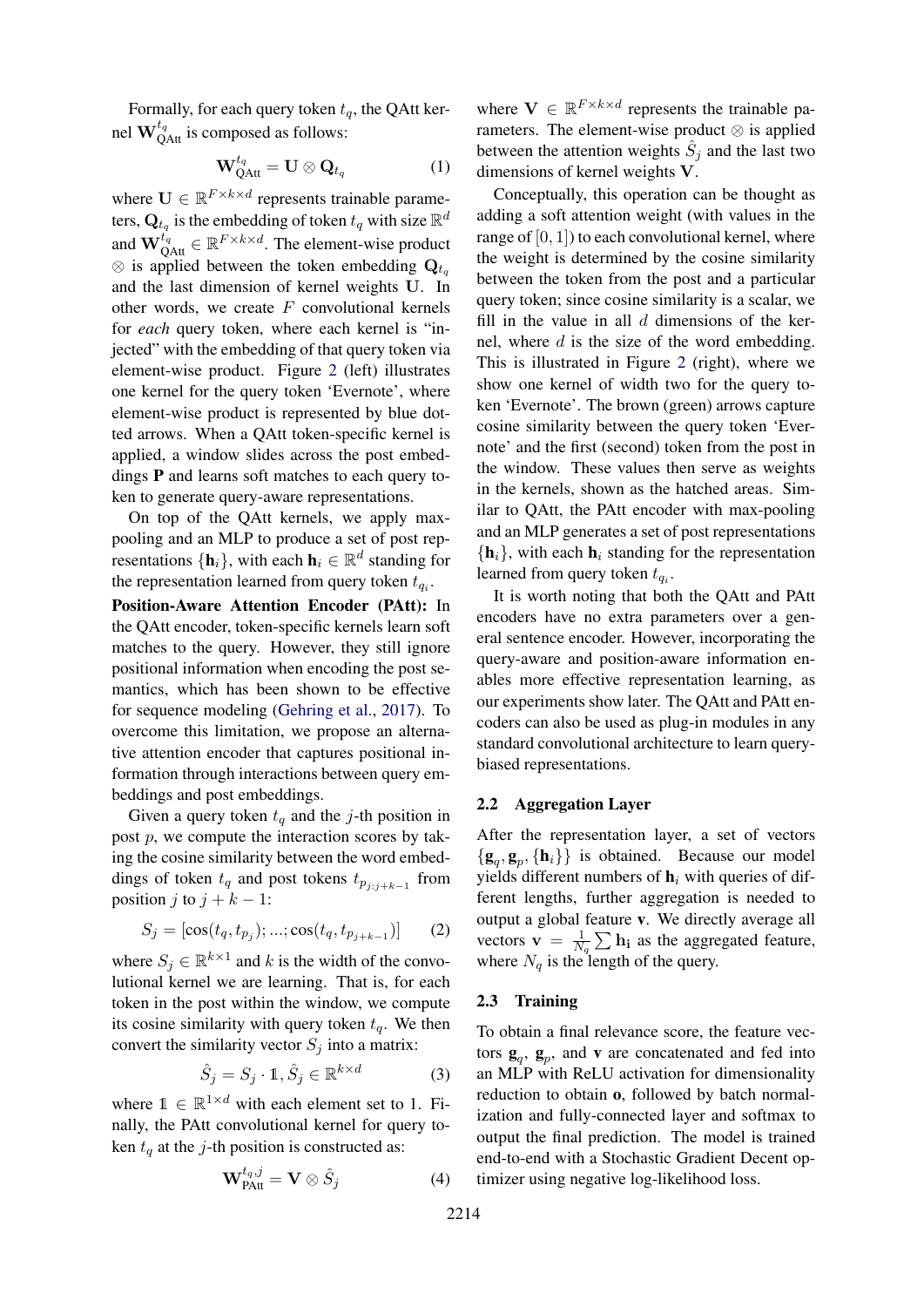| Year       | 2011   | 2012   | 2013   | 2014   |
|------------|--------|--------|--------|--------|
| # queries  | 49     | 60     | 60     | 55     |
| # tweets   | 39.780 | 49,879 | 46,192 | 41,579 |
| # relevant | 1.940  | 4.298  | 3,405  | 6,812  |
| % relevant | 4.87   | 8.62   | 7.37   | 16.38  |

Table 1: Statistics of TREC MB 2011–2014 datasets.

| Param          | Value | Param             | Value |
|----------------|-------|-------------------|-------|
| Embedding size | 300   | k.                | 0.05  |
| Hidden size    | 200   | Final hidden size | 100   |
| Kernel number  | 250   | Dropout ratio     | 0.5   |
| Kernel size    |       | Learning rate     | 0.03  |

Table 2: Hyperparameters for our models. GloVe (Pennington et al., 2014) embeddings are used and finetuned during training. Unknown words are initialized from a uniform distribution  $[-k, k]$ .

### 3 Experimental Setup

Datasets and Hyperparameters. Our models are evaluated on four tweet test collections from the TREC 2011–2014 Microblog (MB) Tracks (Ounis et al., 2011; Soboroff et al., 2012; Lin and Efron, 2013; Lin et al., 2014). Each dataset contains around 50–60 queries; detailed statistics are shown in Table 1. As with Rao et al. (2019), we evaluated our models in a reranking task, where the inputs are up to the top 1000 tweets retrieved from "bag of words" ranking using query likelihood (QL). We ran four-fold cross-validation split by year (i.e., train on three years' data, test on one year's data) and followed Rao et al. (2019) for sampling validation sets. For metrics, we used average precision (AP) and precision at rank 30 (P30). We conducted Fisher's two-sided, paired randomization tests (Smucker et al., 2007) to assess statistical significance at  $p < 0.05$ . The best model hyperparameters are shown in Table 2.

Baselines. On top of QL, RM3 (Abdul-Jaleel et al., 2004) provides strong non-neural results using pseudo-relevance feedback. We also compared against MP-HCNN (Rao et al., 2019), the first neural model that captures specific characteristics of social media posts, which improves over many previous neural models, e.g., K-NRM (Xiong et al., 2017) and DUET (Mitra et al., 2017), by a significant margin. To the best of our knowledge, Rao et al. (2019) is the most effective neural model to date. We compared against two variants of MP-HCNN; MP-HCNN+QL includes a linear interpolation with QL scores.



Figure 3: Per-query AP differences between PAtt and QL on TREC 2013 (queries 111–170).

# 4 Results and Discussion

Table 3 shows the effectiveness of all variants of our model, compared against previous results copied from Rao et al. (2019). Model 1 illustrates the effectiveness of the basic BiCNN model with a kernel window size of two; combining different window sizes (Kim, 2014) doesn't yield any improvements. It appears that this model performs worse than the QL baseline.

Comparing Model 2 to Model 1, we find that query-aware kernels contribute significant improvements, achieving effectiveness comparable to the QL baseline. With Model 3, which captures positional information with the position-aware encoder, we obtain competitive effectiveness compared to Model 8, the full MP-HCNN model that includes interpolation with QL. Note that Model 8 leverages additional signals, including URL information, character-level encodings, and external term features such as tf–idf. With Model 4, which interpolates the position-aware encoder with QL, we obtain state-of-the-art effectiveness.

Per-Query Analysis. In Figure 3, we show perquery AP differences between the PAtt model and the QL baseline on the TREC 2013 dataset. As we can see, PAtt improves on most of the queries. For the best-performing query 164 "*lindsey vonn sidelined*", we project the hidden states o into a low-dimensional space using t-SNE (Maaten and Hinton, 2008), shown in Figure 4. We observe that with the basic BiCNN model (left), relevant posts are scattered. With the addition of an attention mechanism (either QAtt in the middle or PAtt on the right), most of the relevant posts are clustered together and separated from the nonrelevant posts. With PAtt, there appears to be tighter clustering and better separation of the relevant posts from the non-relevant posts, giving rise to a better ranking. We confirmed similar behavior in many queries, which illustrates the ability of our position-aware attention encoder to learn better query-biased representations compared to the other two models.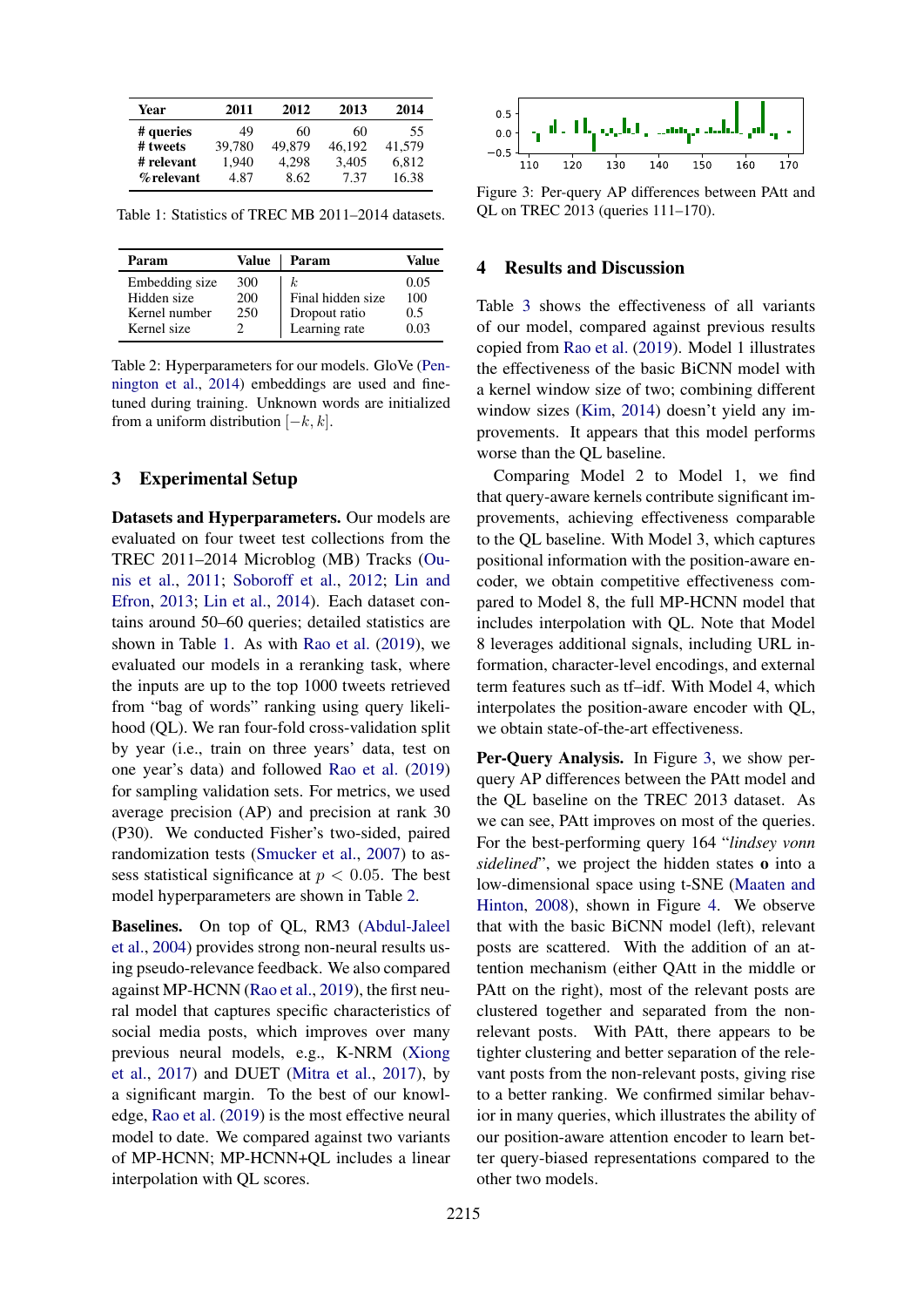|                             |                        | 2011                |                       | 2012         |                                  | 2013                                                                                                                                                                |            | 2014                |                       |
|-----------------------------|------------------------|---------------------|-----------------------|--------------|----------------------------------|---------------------------------------------------------------------------------------------------------------------------------------------------------------------|------------|---------------------|-----------------------|
|                             |                        | <b>P30</b>          | АP                    | <b>P30</b>   | АP                               | <b>P30</b>                                                                                                                                                          | AP         | <b>P30</b>          | АP                    |
| <b>Our Models</b>           |                        |                     |                       |              |                                  |                                                                                                                                                                     |            |                     |                       |
|                             | <b>BiCNN</b>           | 0.2129              | 0.1634                | 0.2028       | 0.1176                           | 0.2367                                                                                                                                                              | 0.1284     | 0.3788              | 0.2557                |
| $\mathcal{D}_{\mathcal{L}}$ | BiCNN+OAtt             | $0.3966^1$          | $0.3586^{1}$          | $0.3904^1$   | $0.2376^1$                       | $0.4861^{1}$                                                                                                                                                        | $0.2696^1$ | $0.6388^{1}$        | $0.4226$ <sup>1</sup> |
|                             | BiCNN+PAtt             |                     |                       |              |                                  | $0.4469^{1,2}$ $0.4135^{1,2}_5$ $0.4017^1_5$ $0.2413^{1,5}$ $0.5167^{1,2}_5$ $0.2817^{1,2}$ $0.6642^{1,2}$ $0.4351^{1,2}_5$                                         |            |                     |                       |
| 4                           | BiCNN+PAtt+OL          |                     |                       |              |                                  | $0.4735_{5.7}^{1.3}$ $0.4346_{5.6}^{1.3}$ $0.4164_{5.6}^{1.2}$ $0.2516_{5}^{1.3}$ $0.5256_{5.6}^{1.3}$ $0.2965_{5}^{1.3}$ $0.6752_{1.2}^{1.2}$ $0.4522_{5.7}^{1.3}$ |            |                     |                       |
|                             | <b>Existing Models</b> |                     |                       |              |                                  |                                                                                                                                                                     |            |                     |                       |
|                             | QL                     | 0.4000 <sup>1</sup> | 0.3576 <sup>1</sup>   | $0.3311^{1}$ | $0.2091^1$                       | 0.4450 <sup>1</sup>                                                                                                                                                 | $0.2532^1$ | 0.6182 <sup>1</sup> | 0.3924 <sup>1</sup>   |
| 6                           | RM3                    | $0.4211^1$          | $0.3824$ <sup>1</sup> |              | $0.3452^1$ $0.2342^1$ $0.4733^1$ |                                                                                                                                                                     | $0.2766^1$ | $0.6339^{1}$        | 0.4480 <sup>1</sup>   |
|                             | MP-HCNN(+URL)          |                     |                       |              |                                  | $0.4075^{1,2}$ $0.3832^{1,2}$ $0.3689^{1,5}$ $0.2337^{1,5}$ $0.5222^{1,2}_{5}$ $0.2818^{1,2}_{5}$ $0.6297^{1}$                                                      |            |                     | $0.4304^{\text{T}}$   |
| 8                           | MP-HCNN(+URL)+OL       |                     |                       |              |                                  | $0.4293_5^{1,2}$ $0.4043_{5.6}^{1,2}$ $0.3791_6^{1,5}$ $0.2460^{1,5}$ $0.5294_{5.6}^{1,3}$ $0.2896_5^{1,2}$ $0.6394^1$                                              |            |                     | $0.4420^{1,5}$        |

Table 3: Results of various models on the TREC Microblog Tracks datasets. Models 5–8 are copied from Rao et al. (2019); note that MP-HCNN exploits URL information (+URL). Models with +QL include interpolation with the QL baseline. BiCNN denotes our general sentence encoder architecture, with either query-aware attention (QAtt) or position-aware attention (PAtt). Superscripts and subscripts indicate the row indexes for which a metric difference is statistically significant at  $p < 0.05$ .



Figure 4: t-SNE visualizations of hidden states for the best-performing query 164 "*lindsey vonn sidelined*" from the BiCNN (left), QAtt (middle), and PAtt (right). Black circle (grey cross) represents relevant (non-relevant) post.

| Match                      | Count |
|----------------------------|-------|
| <b>Oscars</b>              | 28    |
| snub                       | 20    |
| <b>Affleck</b>             | 25    |
| Oscars snub                | 18    |
| snub Affleck               | 15    |
| <b>Oscars Affleck</b>      | 23    |
| <b>Oscars snub Affleck</b> | 13    |

Table 4: Matching patterns for the worst-performing query 127 "*Oscars snub Affleck*".

For the worst-performing query 125 "*Oscars snub Affleck*", the PAtt model lost 0.47 in AP and 0.11 in P30. To diagnose what went wrong, we sampled the top 30 posts ranked by the PAtt model and counted the number of posts that contain different combinations of the query terms in Table 4. The PAtt model indeed captures matching patterns, mostly on *Oscars* and *Affleck*. However, from the relevance judgments we see that *snub* is the dominant term in most relevant posts, while *Oscars* is often expressed implicitly. For example, QL assigns more weight to the term *snub* in the relevant post "*argo wins retributions for the snub*

*of ben affleck*" because of the term's rarity; in contrast, the position-aware encoder places emphasis on the wrong query terms.

Model Performance. Finally, in terms of training and inference speed, we compared the PAtt model with MP-HCNN on a machine with a GeForce GTX 1080 GPU (batch size: 300). In addition to being more effective (as the above results show), PAtt is also approximately  $4 \times$  faster.

### 5 Conclusions

In this paper, we proposed two novel attentionbased convolutional encoders to incorporate query-aware and position-aware information with minimal additional model complexity. Results show that our model is simpler, faster, *and* more effective than previous neural models for searching social media posts.

#### Acknowledgments

This research was supported in part by the Natural Sciences and Engineering Research Council (NSERC) of Canada.